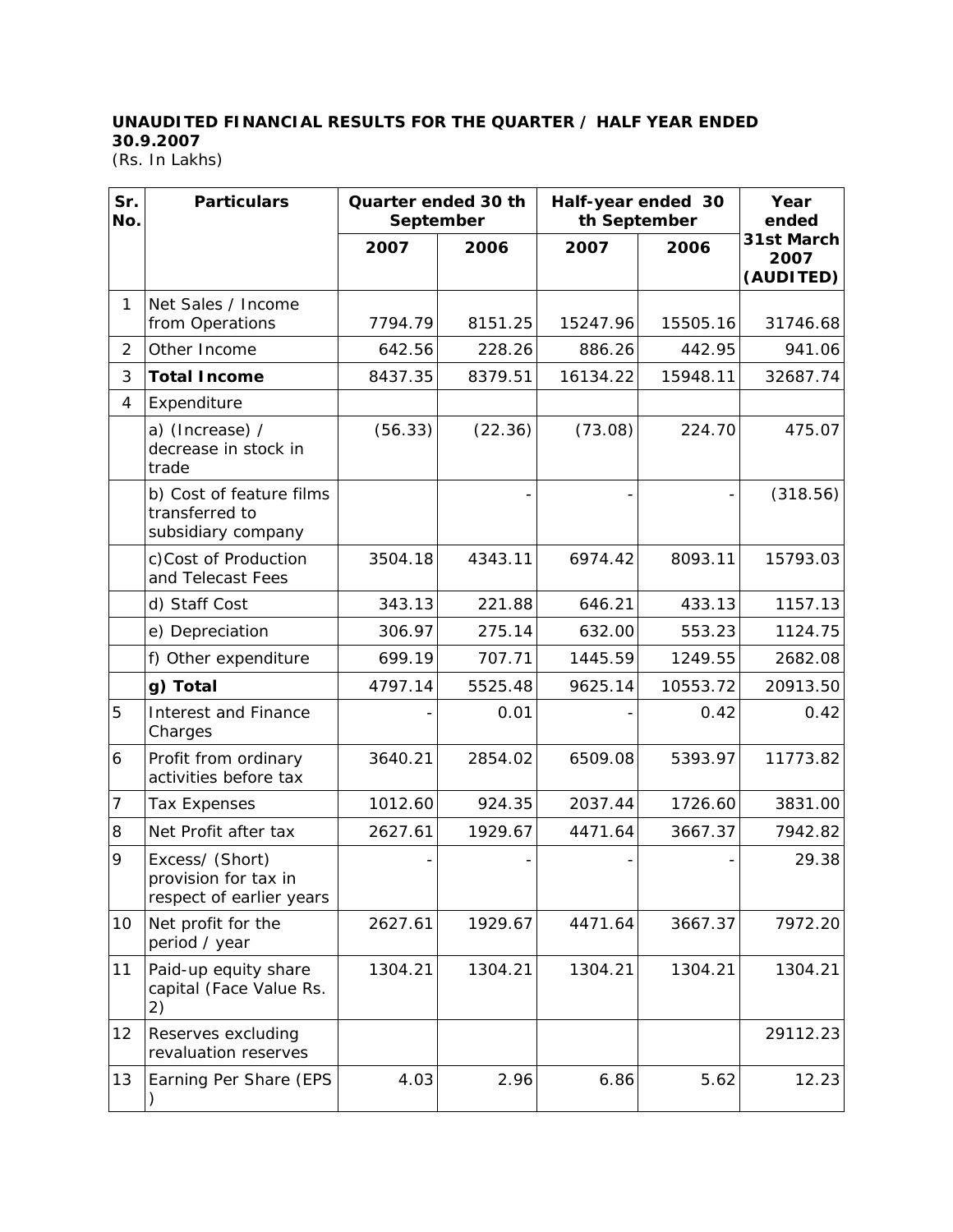|    | <b>Basic and diluted EPS</b><br>(not annualised) |          |          |          |          |           |
|----|--------------------------------------------------|----------|----------|----------|----------|-----------|
| 14 | Aggregate of Public<br>Shareholding:             |          |          |          |          |           |
|    | a) Number of shares                              | 39125193 | 37940723 | 39125193 | 37940723 | 379407231 |
|    | b) Percentage of<br>Shareholding                 | 60.00    | 58.18    | 60.00    | 58.18    | 58.18     |

## **SEGMENT WISE REVENUE, RESULTS AND CAPITAL EMPLOYED** (Rs. In Lakhs)

| <b>Particulars</b> |                                                                             | Quarter ended 30<br>th September |          | Half-year ended 30<br>th September |          | Year ended<br>31st March |  |
|--------------------|-----------------------------------------------------------------------------|----------------------------------|----------|------------------------------------|----------|--------------------------|--|
|                    |                                                                             | 2007                             | 2006     | 2007                               | 2006     | 2007<br>(AUDITED)        |  |
| 1                  | Segment Revenue                                                             |                                  |          |                                    |          |                          |  |
|                    | Commissioned<br>a)<br>Programs                                              | 7216.98                          | 7653.02  | 14071.66                           | 14338.32 | 29286.78                 |  |
|                    | Sponsored<br>b)<br>Programs                                                 | 577.81                           | 498.23   | 1176.30                            | 1166.84  | 2459.90                  |  |
|                    | Others<br>c)                                                                |                                  |          |                                    |          |                          |  |
|                    | Total                                                                       | 7794.79                          | 8151.25  | 15247.96                           | 15505.16 | 31746.68                 |  |
|                    | Less: Inter segment<br>revenue                                              |                                  |          |                                    |          |                          |  |
|                    | Total Net Sales /<br><b>Income from</b><br><b>Operations</b>                | 7794.79                          | 8151.25  | 15247.96                           | 15505.16 | 31746.68                 |  |
|                    | 2 Segment Results<br>Profit before tax and<br>interest from each<br>segment |                                  |          |                                    |          |                          |  |
|                    | a) Commissioned<br>Programs                                                 | 3823.15                          | 3559.91  | 7315.31                            | 6501.90  | 14105.38                 |  |
|                    | b) Sponsored<br>Programs                                                    | 229.78                           | 15.89    | 440.74                             | 189.56   | 562.32                   |  |
|                    | c) Others                                                                   |                                  |          |                                    |          | (46.25)                  |  |
|                    | <b>Total</b>                                                                | 4052.93                          | 3575.80  | 7756.05                            | 6691.46  | 14621.45                 |  |
|                    | Less :                                                                      |                                  |          |                                    |          |                          |  |
|                    | (i) Interest                                                                |                                  | 0.01     |                                    | 0.42     | 0.42                     |  |
|                    | (ii) Other unallocable<br>expenditure                                       | 1029.65                          | 943.77   | 2088.26                            | 1732.85  | 3718.83                  |  |
|                    | (iii) Unallocable<br>income                                                 | (616.93)                         | (222.00) | (841.29)                           | (435.78) | (871.62)                 |  |